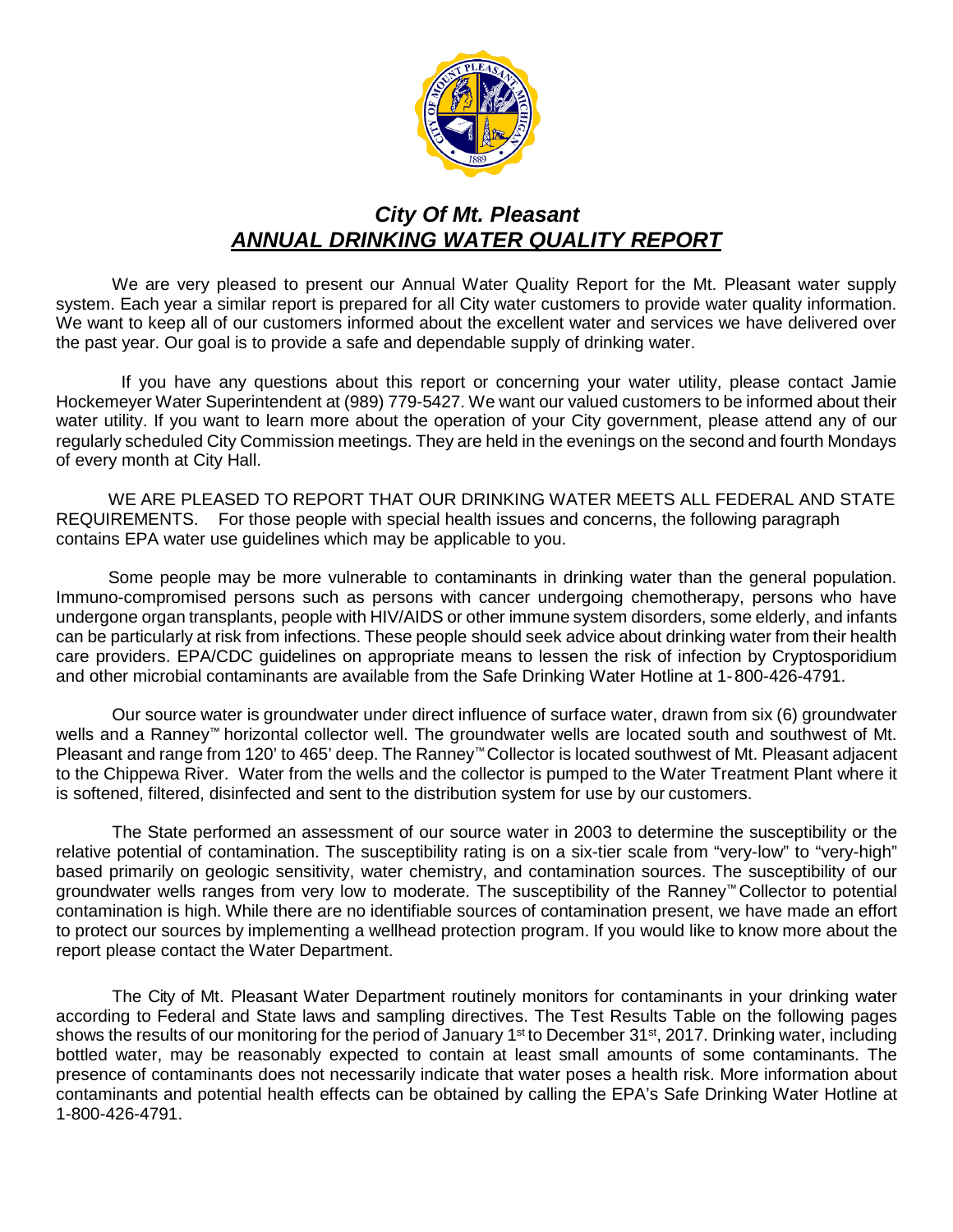The sources of drinking water (both tap and bottled water) include rivers, lakes, streams, ponds, reservoirs, springs, and wells. As water travels over the surface of the land or through the ground, it dissolves naturally-occurring minerals and, in some cases, radioactive material, and can pick up substances resulting from the presence of animals or from human activity.

#### *Contaminants that may be present in source water:*

Microbial contaminants, such as viruses, protozoa, and bacteria may come from sewage treatment plants, septic systems, agricultural livestock operations, and wildlife. Inorganic contaminants, such as salts and metals, can be naturally-occurring or result from urban storm water run-off, industrial, or domestic wastewater discharges, oil and gas production, mining, or farming. Pesticides and herbicides may come from a variety of sources such as agriculture, urban storm water run-off, and residential uses. Organic chemical contaminants, including synthetic and volatile organic chemicals, which are by-products of industrial processes and petroleum production can also come from gas stations, urban storm water run-off, and septic systems. Radioactive contaminants, can be naturally- occurring or be the result of oil and gas production and mining activities.

In order to ensure that tap water is safe to drink, the EPA prescribes regulations which limit the amount of certain contaminants in water provided by public water systems. FDA regulations establish limits for contaminants in bottled water which must provide the same protection for public health.

The following terms and abbreviations are found throughout this report.

*Non-Detect (ND)* - Laboratory analysis indicates that the constituent is not present.

*NA* - Not applicable.

*Parts per million (ppm) or Milligrams per liter (mg/l)* - A measure of the concentration of a contaminant in water. One part per million is equivalent to one minute in two years, or one inch in sixteen miles.

**Parts per billion (ppb) or Micrograms per liter (µg/L)** - A measure of the concentration of a contaminant in water. One part per billion is equivalent to one minute in 2,000 years, or one inch in sixteen thousand miles.

*Nephelometric Turbidity Unit (NTU)* - Turbidity is a measure of the clarity of the water. We monitor turbidity because it is a good indicator of the effectiveness of our filtration system. Turbidity in excess of 5 NTU is just noticeable to the average person.

*Action Level (AL)* - The concentration of a contaminant which, if exceeded, triggers treatment or other requirements which a water system must follow.

*Treatment Technique (TT)* - A treatment technique is a required process intended to reduce the level of a contaminant in drinking water.

*Maximum Contaminant Level (MCL)* - The highest level of a contaminant that is allowed in drinking water. MCLs are set as close to the MCLGs as feasible using the best available treatment technology.

*Maximum Contaminant Level Goal (MCLG)* - The level of a contaminant in drinking water below which there is no known or expected risk to health. MCLGs allow for a margin of safety.

*Maximum Residual Disinfectant Level (MRDL) -* The highest level of a disinfectant allowed in drinking water. There is convincing evidence that addition of a disinfectant is necessary for control of microbial contaminants.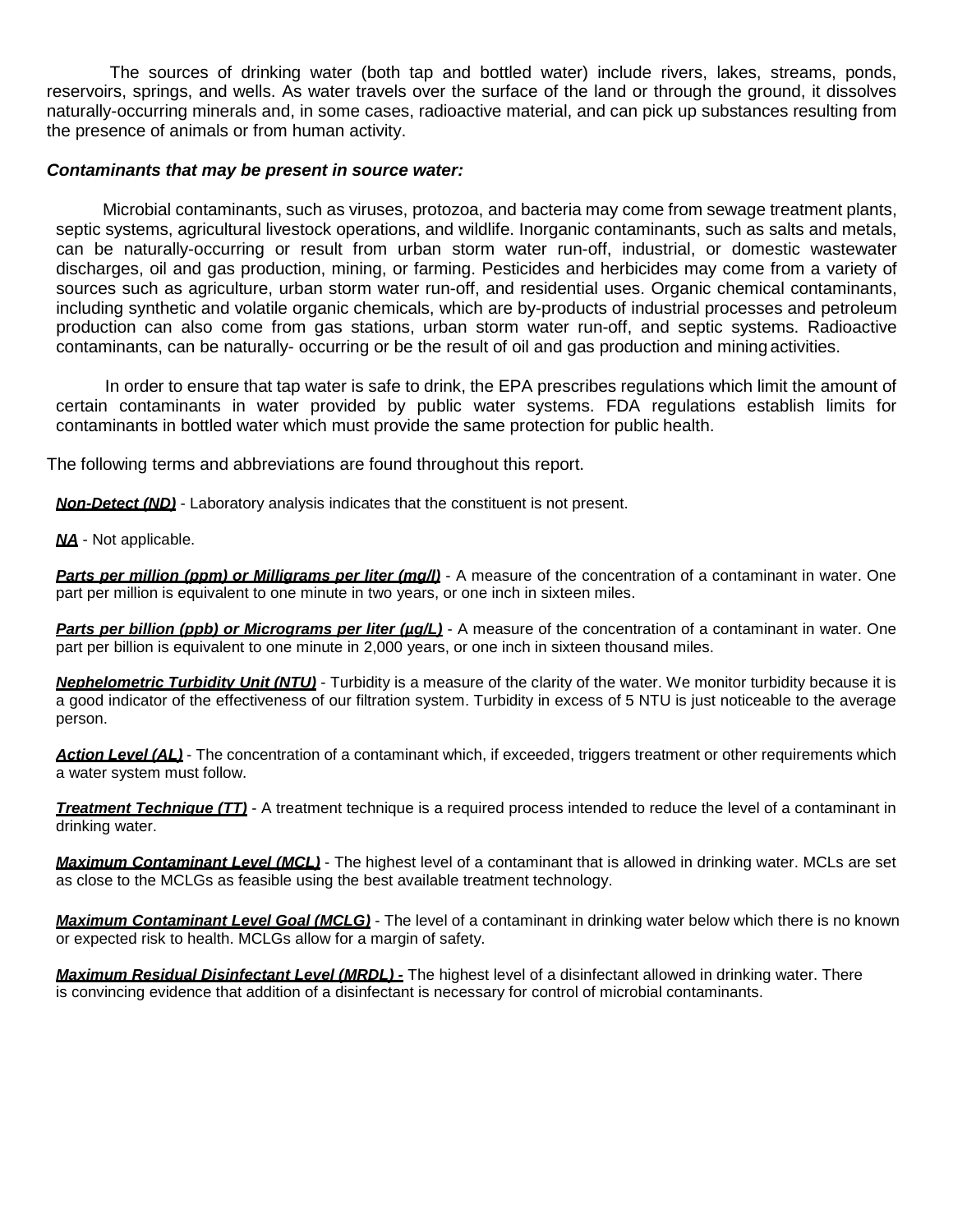*Maximum Residual Disinfectant Level Goal (MRDLG) -* The level of a drinking water disinfectant below which there is no known or expected risk to health. MRDLGs do not reflect the benefits of the use of disinfectants to control microbial contaminants.

*Running Annual Average (RAA)* – The average of analytical results for samples obtained during the calendar year.

*Locational Running Annual Average (LRAA)* – The average of analytical results for samples obtained at a particular monitoring location during the previous four calendar quarters.

| Test Results Table (Results are from 2017 unless noted)                                                           |                  |                                  |                     |                    |                            |                                                                                                                                                                 |  |  |  |
|-------------------------------------------------------------------------------------------------------------------|------------------|----------------------------------|---------------------|--------------------|----------------------------|-----------------------------------------------------------------------------------------------------------------------------------------------------------------|--|--|--|
| Contaminant                                                                                                       | Violation<br>Y/N | Level<br>Detected                | Unit<br>Measurement | MCL-Max<br>Allowed | MCLG                       | Likely Source of Contamination                                                                                                                                  |  |  |  |
| <b>Regulated Physical Parameters</b>                                                                              |                  |                                  |                     |                    |                            |                                                                                                                                                                 |  |  |  |
| 1. Turbidity<br>Lowest % samples meeting<br>treatment limits (where 100%<br>indicates full compliance)<br>$Max =$ | N <sub>o</sub>   | 100%<br>0.09                     | <b>NTU</b>          | <b>TT</b>          | n/a                        | Naturally present in the<br>environment, soil runoff.<br>Measurement of suspended matter<br>in water. Compliance is measured at<br>the filter confluence point. |  |  |  |
| <b>Regulated Inorganic Parameters</b>                                                                             |                  |                                  |                     |                    |                            |                                                                                                                                                                 |  |  |  |
| 2. Copper*<br>$90^{th}\%$ =<br># exceeding $AL =$                                                                 | N <sub>o</sub>   | 31<br>$\boldsymbol{0}$           | ppb                 | $AL=1300$          | 1300                       | Corrosion of household plumbing<br>systems                                                                                                                      |  |  |  |
| 3. Fluoride<br>$Range =$<br>$Maximum =$                                                                           | N <sub>o</sub>   | $0.0 - 0.8$<br>0.8               | ppm                 | $\overline{4}$     | $\overline{4}$             | Water additive to promote strong<br>teeth                                                                                                                       |  |  |  |
| 4. Lead*<br>$90^{th}\% =$<br># exceeding $AL =$                                                                   | N <sub>o</sub>   | $\boldsymbol{0}$<br>$\mathbf{0}$ | ppb                 | $AL=15$            | $\mathbf{0}$               | Corrosion of household plumbing<br>systems                                                                                                                      |  |  |  |
| 5. Chlorine<br>$Range =$<br>Highest $RAA =$                                                                       | N <sub>o</sub>   | $0.2 - 1.4$<br>0.7               | ppm                 | $MRDL =$<br>4      | $MRDLG=$<br>$\overline{4}$ | Water additive used to control<br>microbes                                                                                                                      |  |  |  |
| Regulated Volatile Organic Contaminants (monitored in the distribution system)                                    |                  |                                  |                     |                    |                            |                                                                                                                                                                 |  |  |  |
| 6. TTHM<br>Total Trihalomethanes Range =<br>Highest LRAA=                                                         | N <sub>o</sub>   | $42 - 90$<br>71                  | ppb                 | 80                 | n/a                        | By-product of drinking water<br>chlorination. Compliance with<br>the MCL is calculated using a<br>LRAA for each sample site.                                    |  |  |  |
| 7. HAA5<br>Haloacetic Acids Range=<br>Highest LRAA=                                                               | N <sub>o</sub>   | $11 - 22$<br>$20\,$              | ppb                 | 60                 | n/a                        | By-product of drinking water<br>chlorination. Compliance with<br>the MCL is calculated using a<br>LRAA for each sample site.                                    |  |  |  |
| <b>Unregulated Inorganic Parameters</b>                                                                           |                  |                                  |                     |                    |                            |                                                                                                                                                                 |  |  |  |
| 8. Sodium                                                                                                         | No               | 95                               | ppm                 | none               | none                       | Erosion of natural deposits                                                                                                                                     |  |  |  |

*\*Results are from 2015. Lead and Copper is sampled triannually. See next page for more details.*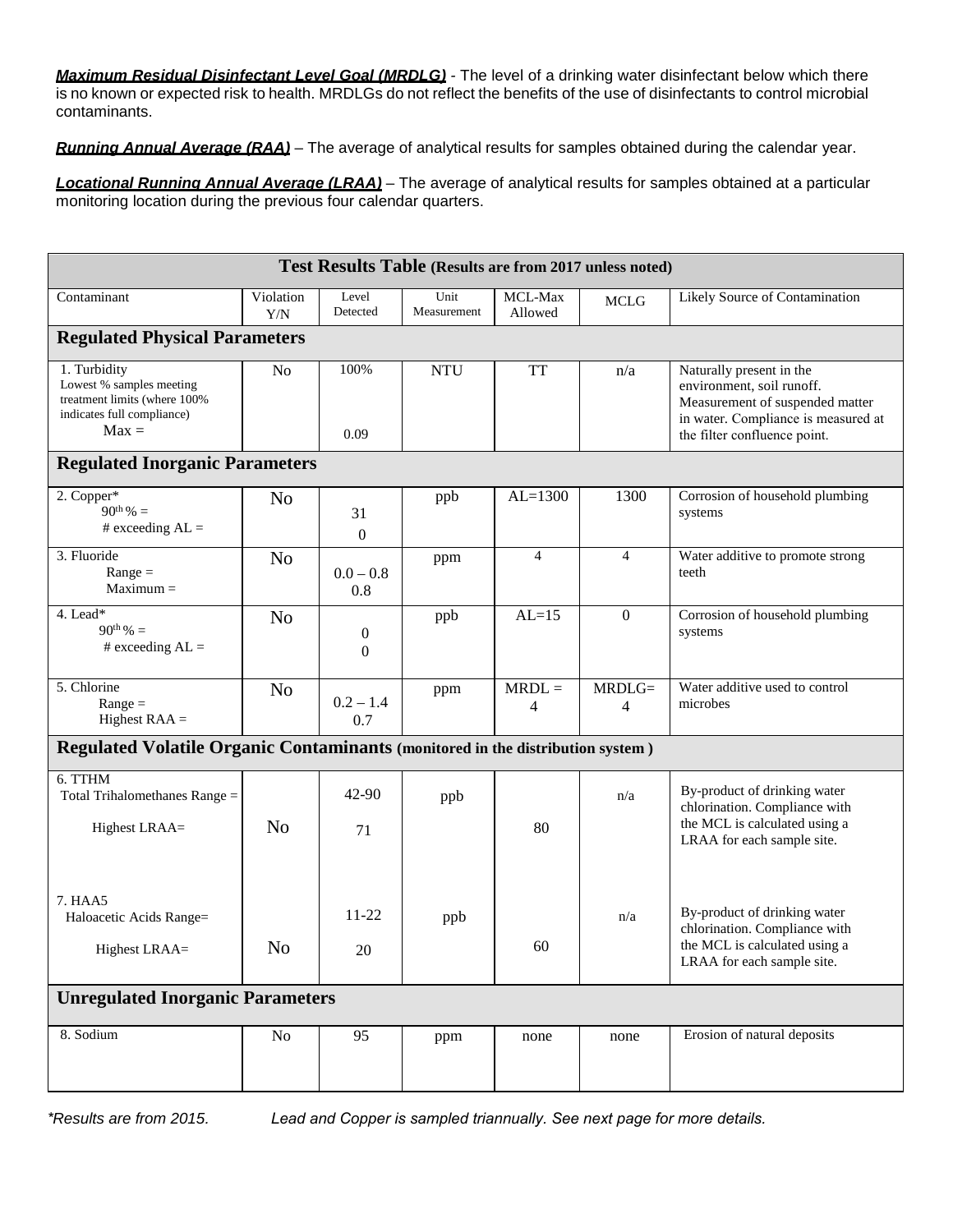As you can see by the Test Results Table, our system had no MCL violations. We're proud that your drinking water meets or exceeds all Federal and State requirements. More information about contaminants and potential health effects can be obtained by calling the Environmental Protection Agency's Safe Drinking Water Hotline at 1-800-426-4791.

MCLs are set at very stringent levels. To understand the possible health effects described for many regulated constituents, a person would have to drink two (2) liters of water every day, which is approximately eight (8) - 8 ounce glasses of water, at the MCL level for a lifetime to have a one-in-a-million chance of having the described health effect. We constantly monitor the water supply for various constituents.

If present, elevated levels of lead can cause serious health problems, especially for pregnant women and young children. Lead in drinking water is primarily from materials and components associated with service lines and home plumbing. The City of Mt. Pleasant is responsible for providing high quality drinking water, but cannot control the variety of materials used in household plumbing components. Lead in drinking water is rarely the sole cause of lead poisoning, but it can add to a person's total lead exposure. All potential sources of lead in the household should be identified and removed, replaced or reduced. Our water supply is softened, and this process has optimized corrosion control. By controlling the corrosivity of the water the amount of lead in your drinking water is kept to a minimum. When your water has been sitting for several hours, you can minimize the potential for lead exposure by flushing your tap for 30 seconds to 2 minutes before using water for drinking or cooking. If you are concerned about lead in your water, you may wish to have your water tested. Information on lead in drinking water, testing methods, and steps you can take to minimize exposure is available from the Safe Drinking Water Hotline or a[t http://www.epa.gov/safewater/lead.](http://www.epa.gov/safewater/lead) Lead and Copper sampling takes place triannually per regulatory requirements of the US EPA Lead and Copper Rule (LCR). Sampling was performed in 2015 as shown above and will take place again in 2018.

Fluoridation is performed at the Water Treatment Plant for dental health purposes. The Center for Disease Control (CDC) has the following advice for parents of infants; "The proper amount of fluoride from infancy through old age helps prevent and control tooth decay. Recent evidence suggests that mixing powdered or liquid infant formula concentrate with fluoridated water on a regular basis may increase the chance of a child developing the faint white markings of very mild or mild enamel fluorosis. Parents should follow the advice of the formula manufacturer and their child's doctor for the type of water appropriate for the formula they are using. Parents and caregivers of infants fed primarily with formula from concentrate who are concerned about the effect that mixing their infant's formula with fluoridated water may have in developing enamel fluorosis can lessen this exposure by [mixing formula with low fluoride water most or all of the](http://www.cdc.gov/fluoridation/safety/infant_formula.htm) time." http://www.cdc.gov/fluoridation/safety/infant\_formula.htm. In 2015, the US Department of Health and Human Services determined 0.7 ppm (mg/L) of fluoride in water to be the optimal level.

We, at the Mt. Pleasant Water Department, work hard to provide top quality water to every tap and our motto *"Good Water Every Day!"* reflects this focus. We ask that all our customers help us protect our water resources.

Our Cross Connection Control Program is designed to protect the City's water supply from any unwanted flow from residential, commercial, or industrial customers. A cross-connection is a connection or potential connection between potable (safe) water and any source containing water or other substances that are not safe for human consumption.

To comply with the Long Term 2 Enhanced Surface Water Treatment Rule (LT2) we have been sampling our raw (untreated) source water monthly since October 2016 for Cryptosporidium. This sampling will continue through October 2018. These samples are analyzed by a contracted independent laboratory. Zero Cryptosporidium organisms were detected in 2017.

Below we have attached a notice of a monitoring violation from MDEQ that occurred in 2017. An equipment failure on Filter #7 was not repaired within the mandated timeline. In addition, we did not conduct the required grab samples for analysis during the timeline. This equipment was replaced and put into service 8/10/2017. The violation is related to water turbidity (clarity) monitored from one of the eight treatment filters and has no health effects.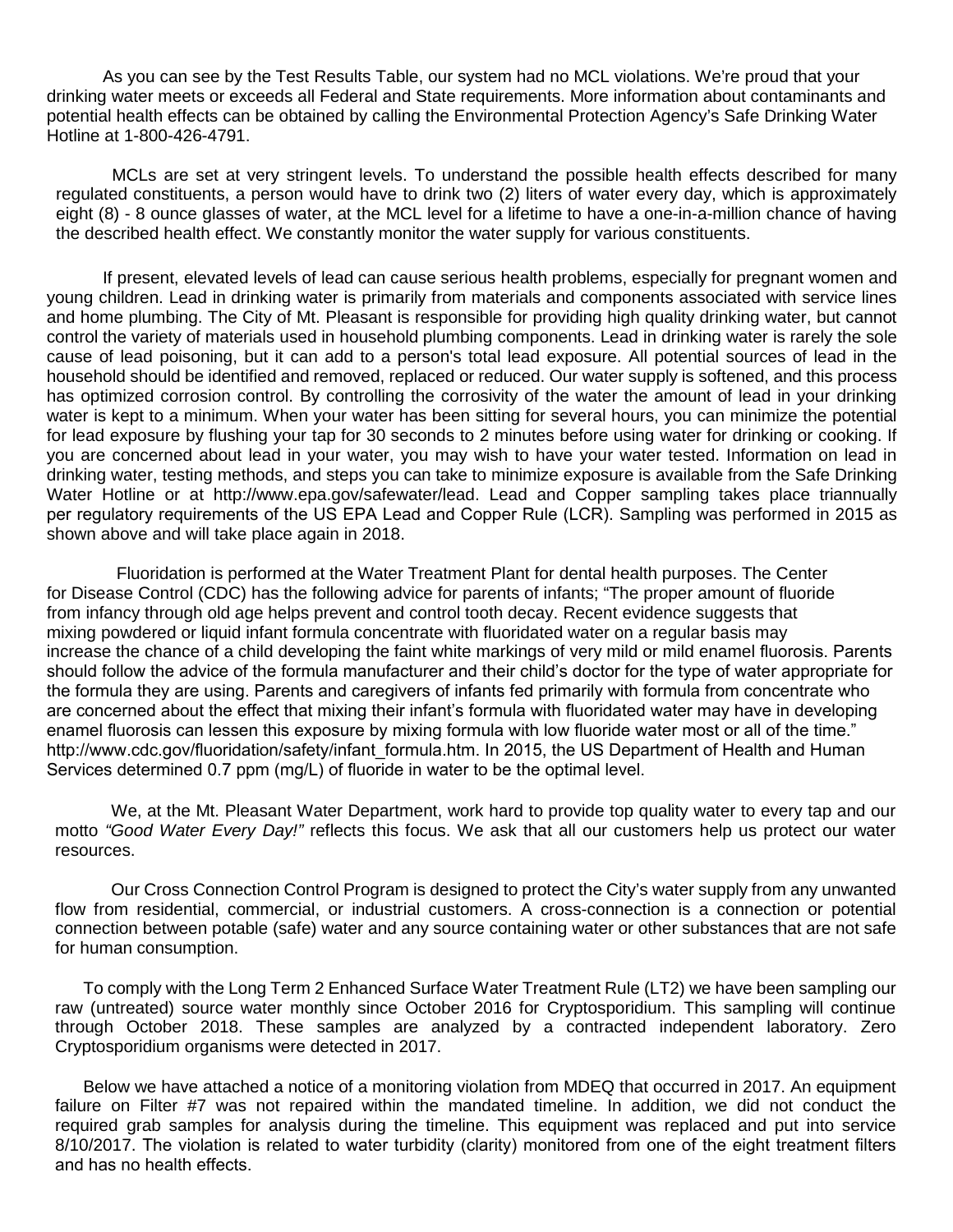

**GOVERNOR** 

**STATE OF MICHIGAN** DEPARTMENT OF ENVIRONMENTAL QUALITY **GRAND RAPIDS DISTRICT OFFICE** 



SEP 06 2017

C. HEIDI GRETHER **DIRECTOR** 

August 31, 2017

Mr. Malcolm Fox, Water Superintendent **City of Mount Pleasant** 1303 North Franklin Mt. Pleasant, Michigan 48858

**VIOLATION NOTICE WSSN: 04530** 

Dear Mr. Fox:

**SUBJECT:** Violation Notice - Monitoring Violation Regarding Filtration Sampling Requirements

The Department of Environmental Quality (DEQ), Drinking Water and Municipal Assistance Division (DWMAD), records show that the City of Mount Pleasant water supply (supply) is in violation of the Safe Drinking Water Act 1976 PA 399, as amended (Act 399); R325.10720, Filtration and disinfection; filtration sampling requirements.

In accordance with the rules cited above, a supplier of water who employs conventional treatment shall conduct continuous monitoring of turbidity for each individual filter and shall calibrate turbidimeters using the procedure specified by the manufacturer. Further, the rule states... If there is a failure in the...equipment...the supply shall conduct grab sampling every four hours instead of continuous monitoring, but for not more than five working days after the failure of the equipment for supplies serving 10,000 or more people or 14 days for supplies serving fewer than 10,000 people before a violation is incurred. Upon noting faulty readings from the continuous monitoring equipment for Filter 7 on June 22, 2017, the water supply operator was unable to fix or replace the monitoring until August 10, 2017. In addition, the supply did not take confirmation grab samples every four hours in lieu of functioning continuous monitoring equipment.

The time frame for repairing the monitoring equipment for Filter 7 exceeded five days as required by Act 399. Therefore, the city is being assessed a monitoring violation for failure to repair the continuous turbidity monitoring equipment within the required amount of time, and failure to conduct grab samples in lieu of continuous monitoring equipment. The violation began when failure of the equipment was noted, or June 22, 2017, and ended when the monitoring equipment returned to operation on August 10, 2017.

Administrative rule R 325.10403 requires that suppliers provide public notice not later than one year after learning of a monitoring violation, or the supply may utilize its annual water quality report (Consumer Confidence Report). The required notification language must be included in your 2017 Consumer Confidence Report, distributed no later than July 1, 2018, and a signed and dated copy of the notice that was issued sent to us within 10 days of distributing the report.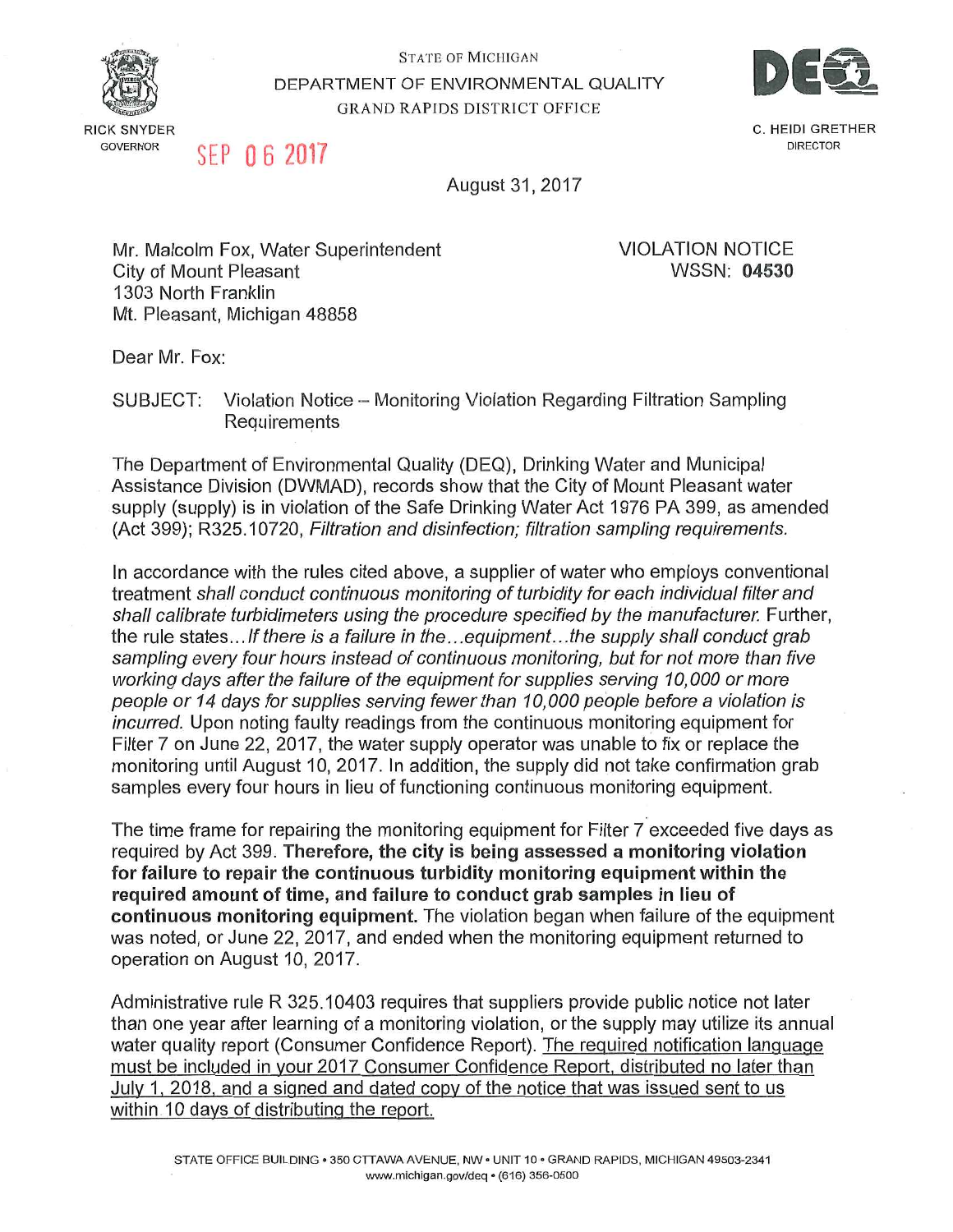Mr. Malcolm Fox, Water Superintendent Page 2 August 31, 2017

Enclosed are sample documents which contain necessary language to meet the requirements of Act 399.

The DEQ is authorized under Section 7 of Act 399, MCL 325.1007, to issue fines for public water supply monitoring and reporting violations. Failure to collect grab samples or to repair a turbidimeter within five days a second time within 12 months will result in a fine of \$1,000 per day, with a maximum of \$10,000. Furthermore, failure to issue a public notice for this violation will result in a fine of at least \$1,000 per day of the violation up to a maximum of \$10,000. Additional violations are subject to fines of increasing amounts. If you would like more information on the DWMAD administrative fines policy, contact this office.

If you have any factual information you would like us to consider regarding these violations, please provide it in a written response by September 30, 2017. Any discussion and additional information you may wish to provide should be sent to Ernie Sarkipato, Grand Rapids District Office, 350 Ottawa Avenue NW, Unit 10, Grand Rapids, Michigan 49503, or sarkipatoe@michigan.gov.

We anticipate and appreciate your cooperation in resolving this matter. If you have any questions, please feel free to contact me.

Sincerely,

Ernie Sarkipato, P.E. Surface Water Treatment Engineering Specialist Drinking Water and Municipal **Assistance Division** 

ES:kw

Enclosure

cc: Mr. Mike Bolf, P.E., Treatment Specialist, DEQ (via email) Mr. Jon Bloemker, P.E., PhD, Chief, Engineering Unit, DEQ (via email)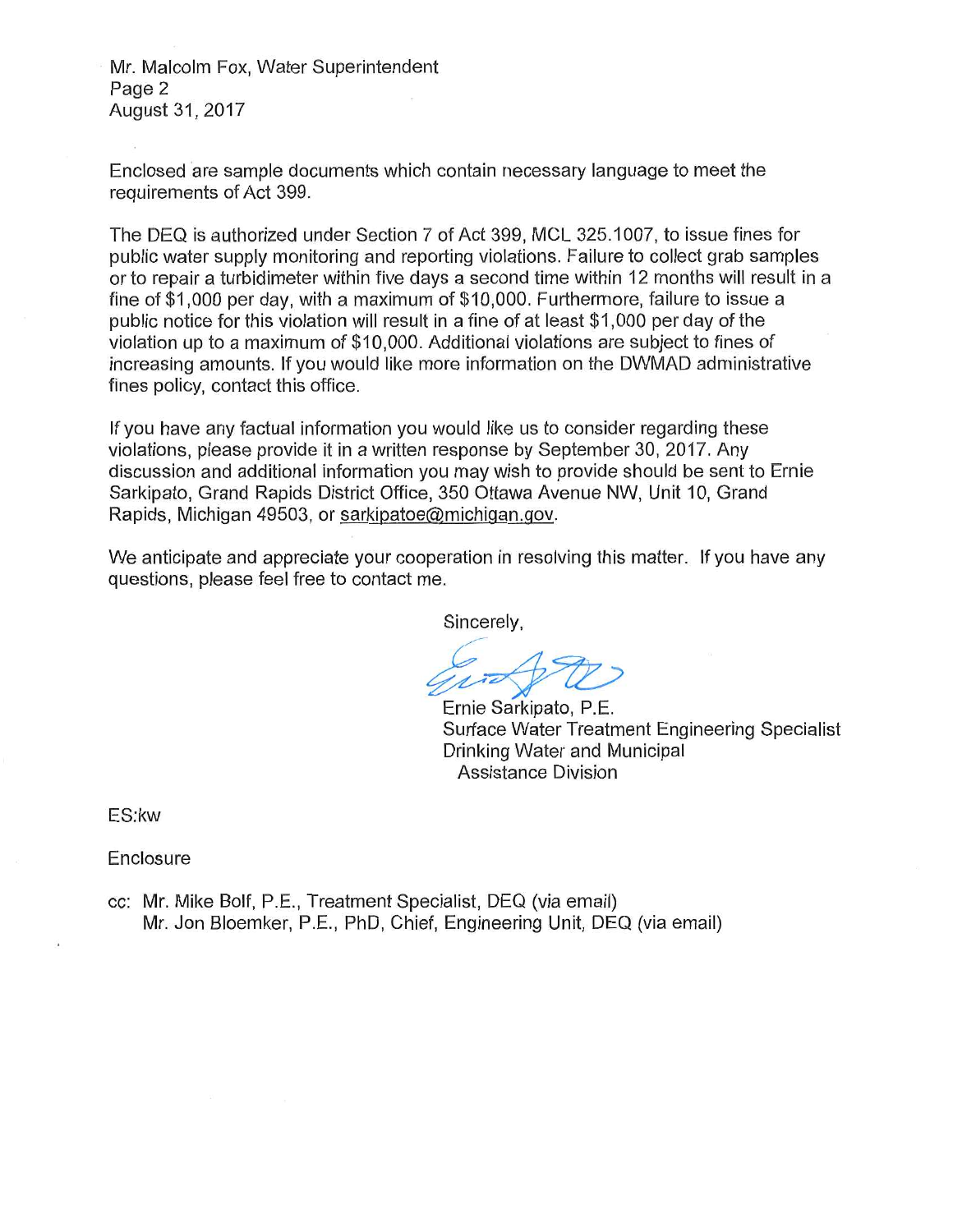# **EXHIBIT A**

Timeline for Continuous Turbidimeter 7

# June 22, 2017

Turbidity Meter 7 began reading very high, jumping from 0.01 NTU quickly and sporadically to around 1.0 NTU. This type of turbidity spike (if verified as actually occurring) would trigger reporting to the DEQ.

## **July 22, 2017**

Readings continued to be around 1.0 NTU until this date, presumably some maintenance was done by water supply operators to attempt a fix to the issue. Readings began to stabilize again around 0.01-0.03 NTU.

## **July 23, 2017**

Readings from Turbidimeter 7 again jump back to unusually high numbers, around 1.0 NTU.

## July 24, 2017

Readings again return to more expected levels, again likely due to maintenance activities.

#### July 31, 2017

Readings remained low/normal until this date, when they jump back up to around 1.0 NTU.

#### **August 1, 2017**

Readings return to lower/normal levels briefly, but again jump up to 1.0 NTU by the end of the day.

#### **August 10, 2017**

Sporadically high and low readings continue to occur until the turbidimeter is replaced with a new unit on this date. Readings are immediately in the range of  $0.03 - 0.06$  NTU, which is expected and well within the acceptable operating range.